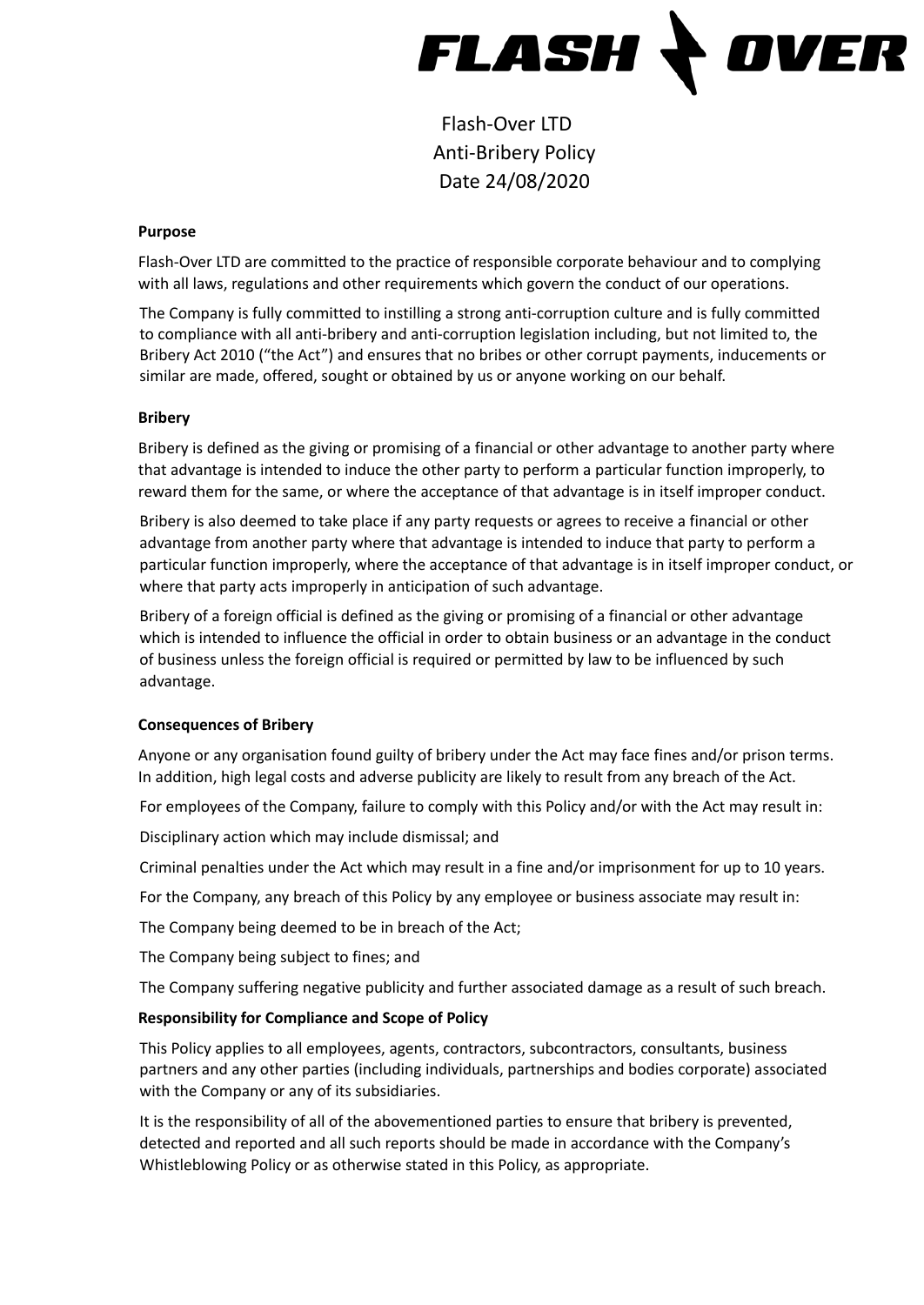

Give or promise any financial or other advantage to another party (or use a third party to do the same) on the Company's behalf where that advantage is intended to induce the other party to perform a particular function improperly, to reward them for the same, or where the acceptance of that advantage will in itself constitute improper conduct;

Request or agree to receive any financial or other advantage from another party where that advantage is intended to induce the improper performance of a particular function, where the acceptance of that advantage will in itself constitute improper conduct, or where the recipient intends to act improperly in anticipation of such an advantage.

Be aware and alert at all times of all bribery risks as described in this Policy and in particular as set out in sections below;

Exercise due diligence at all times when dealing with third parties on behalf of the Company; and report any and all concerns relating to bribery to Line Manager or, in the case of non-employees, their normal point of contact within the Company, or otherwise in accordance with the Company's Whistleblowing Policy.

### **Facilitation Payments**

A facilitation payment is defined as a small payment made to officials in order to ensure or speed up the performance of routine or necessary functions.

Facilitation payments constitute bribes and may not be made at any time irrespective of prevailing business customs in certain territories.

Facilitation or similar payments may be made in limited circumstances where your life is in danger but under no other circumstances. Any payment so made must be reported to Line Manager as soon as is reasonably possible and practicable.

## **Gifts and Hospitality**

Gifts and hospitality remain a legitimate part of conducting business and should be provided only in compliance with the Company's Gifts and Hospitality Policy.

Gifts and hospitality can, when excessive, constitute a bribe and/or a conflict of interest. Care and due diligence should be exercised at all times when giving or receiving any form of gift or hospitality on behalf of the Company.

The following general principles apply:

Gifts and hospitality may neither be given nor received as rewards, inducements or encouragement for preferential treatment or inappropriate or dishonest conduct.

Neither gifts nor hospitality should be actively sought or encouraged from any party, nor should the impression be given that the award of any business, custom, contract or similar will be in any way conditional on gifts or hospitality.

Cash should be neither given nor received as a gift under any circumstances.

Gifts and hospitality to or from relevant parties should be generally avoided at the time of contracts being tendered or awarded.

The value of all gifts and hospitality, whether given or received, should be proportionate to the matter to which they relate and should not be unusually high or generous when compared to prevailing practices in our industry or sector.

Certain gifts which would otherwise be in breach of this Policy and/or the Hospitality and Gifts Policy may be accepted if refusal would cause significant and/or cultural offence, however the Company will donate any gifts accepted for such reasons to a charity of Chris Taylor choosing.